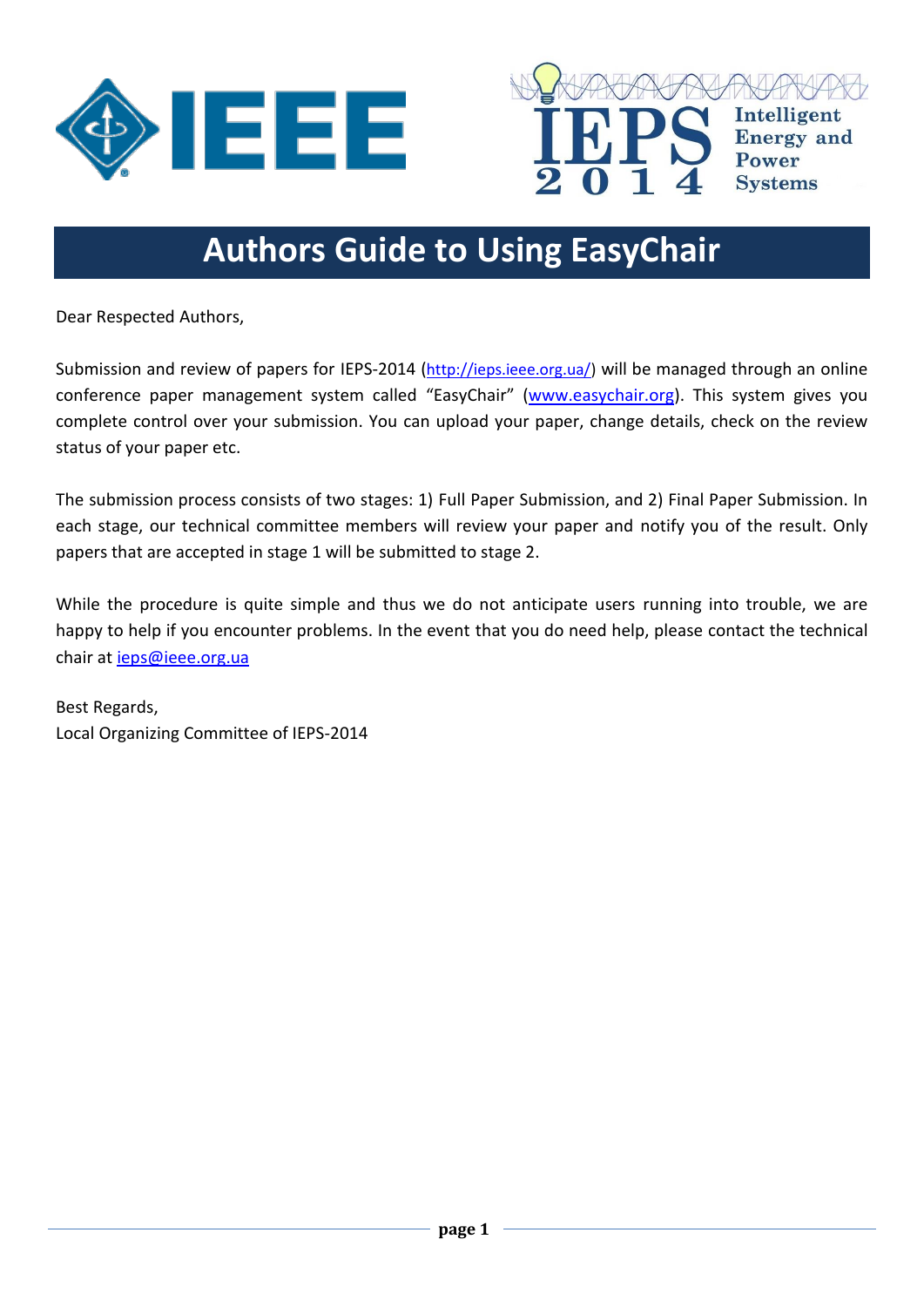#### **1. EASYCHAIR ACCOUNT SETUP**

You will need to set up an account if you do not have an account with EasyChair. Go to [https://www.easychair.org/conferences/?conf=ieps2014.](https://www.easychair.org/conferences/?conf=ieps2014) This link will bring up a login page of IEPS-2014 (Fig. 1a) for the conference. Select on the link at the bottom to set up an account.

| Intelligent<br><b>Energy</b> and<br>Power<br><b>Systems</b>                                                                                                                                                                                           |                                       |
|-------------------------------------------------------------------------------------------------------------------------------------------------------------------------------------------------------------------------------------------------------|---------------------------------------|
| Sign in to EasyChair for IEPS-2014<br>Use your EasyChair account to sign in.<br>User name:<br>Password:<br>Sign in<br>If you have no EasyChair account, sign up for an account<br>Forgot your password? click here<br>Problems to sign in? click here | <b>EasyChair</b><br>conference system |



This will bring you to the step 1 of account request (Fig. 1b). You have to do the image recognition test before creating an account. It will redirect you to step 2 (Fig. 1c) to key in your information after you have passed the image recognition test.



Fig. 1b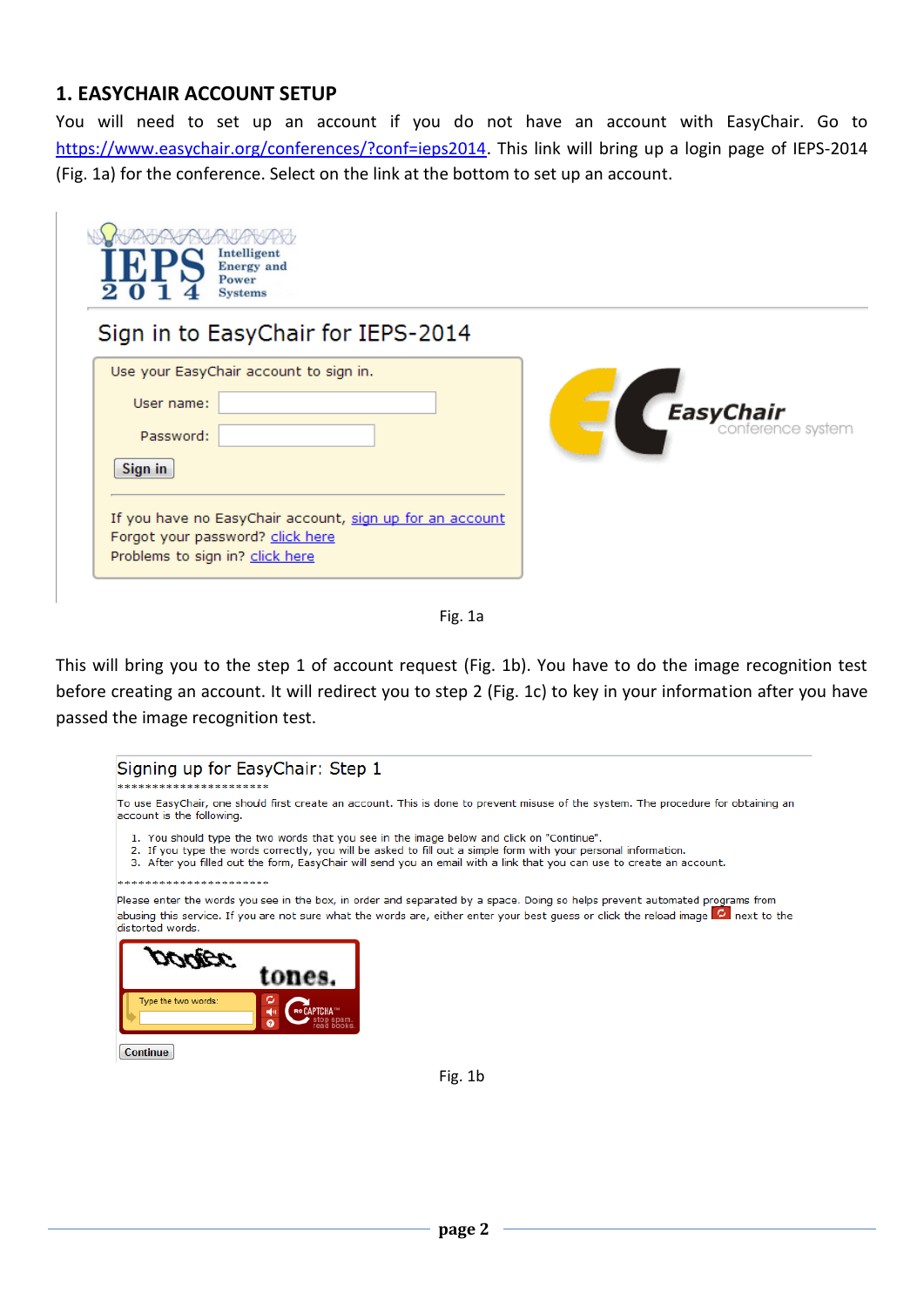# Signing up for EasyChair: Step 2

Please fill out the following form. The required fields are marked by (\*)

Note that the most common reason for failing to sign up is an incorrect email address so please type your email address correctly.

| First name <sup><math>+</math></sup> (*): |
|-------------------------------------------|
| Last name $(*)$ :                         |
| Email $(*)$ :                             |
| <b>Continue</b>                           |

<sup>†</sup> Note: leave first name blank if you do not have one. If you are not sure how to divide your name into the first and last name, read the Help article about names.

You may also be interested about our policy for using personal information.

Fig. 1c

After submission of the request, you will be shown an acknowledgement and a list of instructions (Fig.1d). You will receive an email almost instantly (Fig. 1e). Kindly check your junk/spam folder (as some mail servers have strict settings on receiving unfamiliar email address) if you do not received any email from EasyChair in your inbox.

#### **Account Application Received**

We received your application. A mail with further instructions has been sent to the email address nus.isealumni@gmail.com.

#### If You Do not Receive the Instructions

If you do not receive our mail with instruction on how to create an account, please read the following information.

Our mail server normally sends all mail within a few seconds. The following is an incomplete list of possible reasons for the problem.

Incorrectly typed email address

This is still the most likely cause of delays. Slow mail processing

Some mail servers process mail for a long time. For example, you mail server may spend a lot of time checking incoming mail for spam.

"Reply-me" mail protection.

Some mailers, when receiving a mail from an unknown sender, ask the sender to send a mail with specific content to ensure that it has been sent by a human. Account-related emails in EasyChair are sent by a computer program, so if your email address uses such a protection, you will never get our mail. If you have such a protection and it is configurable, configure it to accept mail from the domain easychair org.

Mail box problems and quotas

Some mail sent by EasyChair bounces back because the mail box of the receiver is over quota.

Anti-spam filters

It is possible that your spam filters will classify our mail as spam. Please check your spam mail boxes.

General connection problems

There might be general connection problems, for example your mail server may be unreachable for a long time.

Unfortunately, we have no resources to cope with all possible kinds of mail server (mis)behavior. If you believe you have a problem related to your mail server and want to solve it quickly, try to get and use an email address from one of major mail hosts, such as a Google Mail, Yahoo Mail, or Hotmail to name but a few. You will be able to change your email adress in EasyChair or have multiple email addresses later when you have an account.

You can repeat your application at any time. Another mail will be sent to you.

Fig.1d

Click on the link to create your account.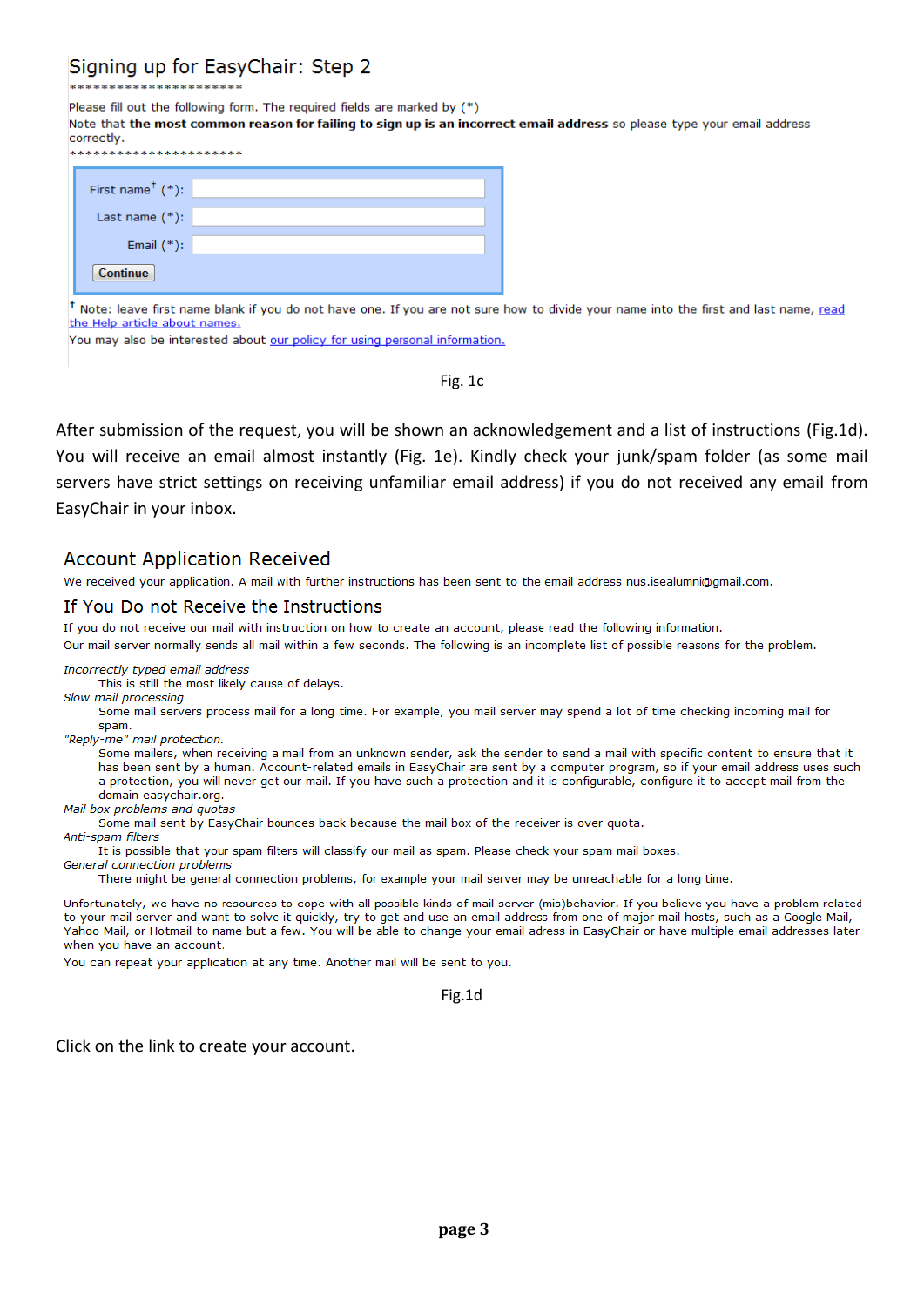

Clicking on the link in your email will bring you to the last step of the account creation process. In here, you will now create an account with your own preferred user name, password and of course your particulars (Fig.1f).

| Signing Up for EasyChair: Last Step | Hello Ise Ise! To complete the creation of your account please fill out the following form. |
|-------------------------------------|---------------------------------------------------------------------------------------------|
| User name $(*)$ :                   | User names are case-insensitive                                                             |
| First name <sup>+</sup> : Ise       |                                                                                             |
| Last name $(*)$ : Ise               |                                                                                             |
| Company/organisation (*):           |                                                                                             |
| Homepage:                           |                                                                                             |
| Phone $(*)$ :                       |                                                                                             |
| Address, line 1 (*):                |                                                                                             |
| Address, line 2:                    |                                                                                             |
| City $(*)$ :                        |                                                                                             |
| Post code (*):                      |                                                                                             |
| State (US only) (*):                | $\blacktriangledown$                                                                        |
| Country $(*)$ :                     | $\blacktriangledown$                                                                        |
| Password (*):                       |                                                                                             |
| Retype the password (*):            |                                                                                             |
| Create my account                   |                                                                                             |

to divide your name into the first and last name, read the Help article about names.

You may also be interested about our policy for using personal information.

Fig. 1f

**Note:** If your username appears taken, it is possible that you have signed up for EasyChair in the past for another conference. In this case, you simply need to ask the system to remind you of your password based on your username.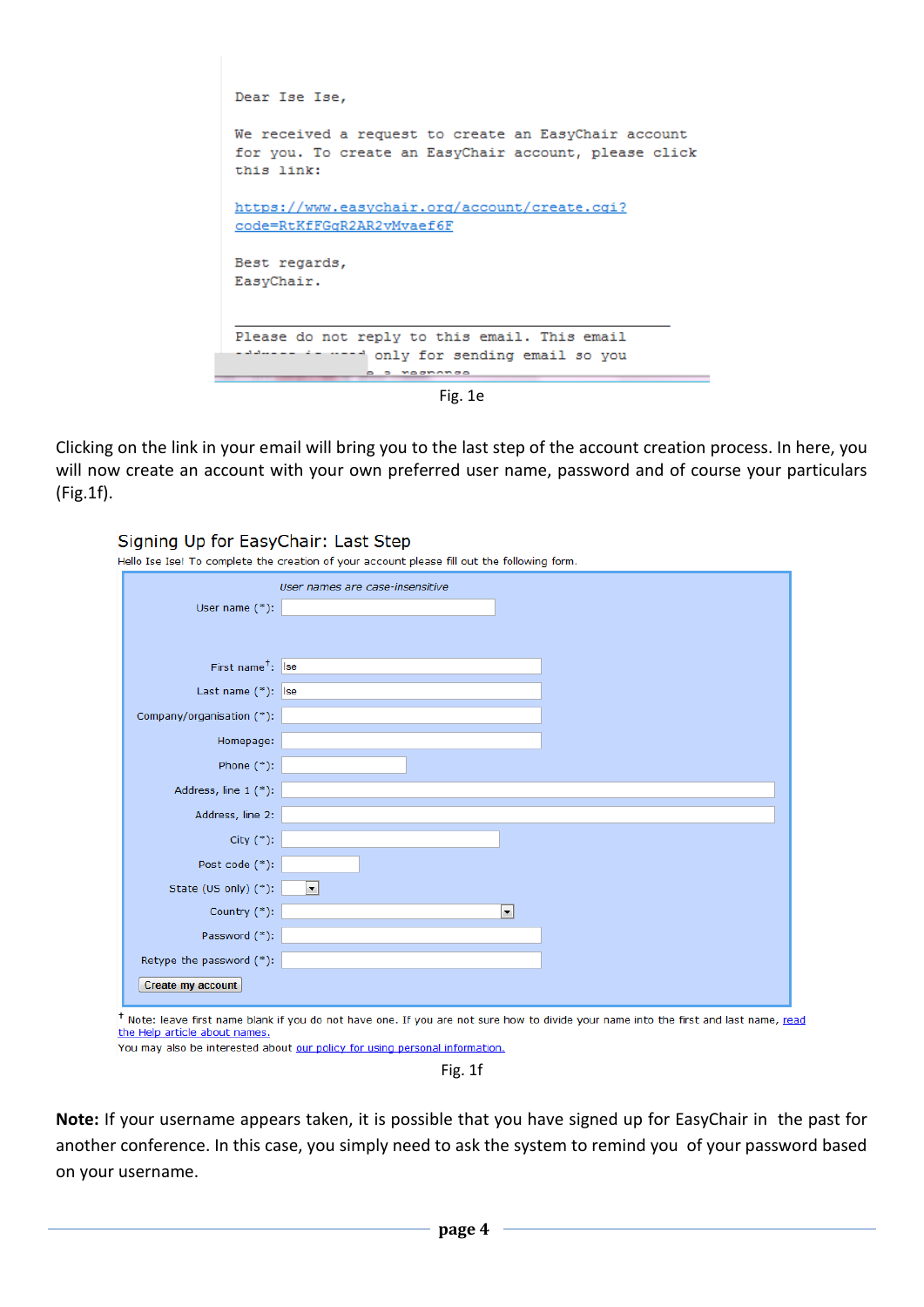# **2. PAPER SUBMISSION BY JANUARY 21, 2014**

Go to the link <https://www.easychair.org/conferences/?conf=ieps2014> enter your login information. This will take you to the main page (Fig. 2a). Along the top of the page is a menu. You can view a list of previous submissions by selecting Overview. To see or edit specific information on the previous papers submitted (e.g., the authors, abstract, time of submission) select any identified papers across the top of the menu. The IEPS-2014 link provides information about the conference (Fig. 2b) and EasyChair menu item allows you to view the settings and go to your account information (see the drop-down menu in Fig. 2b).

|                                      | <b>IEPS-2014 (chair)</b>                              |                                                                                        |  |  |  |  |
|--------------------------------------|-------------------------------------------------------|----------------------------------------------------------------------------------------|--|--|--|--|
|                                      | <b>Submissions</b><br><b>Reviews</b><br><b>Status</b> | <b>PC</b><br>Administration<br>EasyChair<br><b>Email</b><br><b>IEPS-2014</b><br>Events |  |  |  |  |
| IEPS-2014 Login for Ievgen Pichkalov |                                                       |                                                                                        |  |  |  |  |
|                                      | Conference Information                                |                                                                                        |  |  |  |  |
|                                      | Acronym of the event:                                 | IEPS-2014                                                                              |  |  |  |  |
|                                      | Name of the event:                                    | 2014 IEEE International Conference on Intelligent Energy and Power Systems (IEPS)      |  |  |  |  |
|                                      | Web site:                                             | http://ieps.ieee.org.ua/                                                               |  |  |  |  |
|                                      | Addresses for inquiries:                              | jeps@ieee.org.ua                                                                       |  |  |  |  |
|                                      | Submission page:                                      | https://www.easychair.org/conferences/?conf=ieps2014                                   |  |  |  |  |
|                                      | Program committee login page:                         | https://www.easychair.org/conferences/?conf=ieps2014                                   |  |  |  |  |
| <b>Important Dates</b>               |                                                       |                                                                                        |  |  |  |  |
|                                      | description                                           | dates                                                                                  |  |  |  |  |
|                                      | submission opens                                      | 2013-08-01 - 2014-01-21                                                                |  |  |  |  |
|                                      | Response of Reviewers                                 | 2014-01-21 - 2014-02-28                                                                |  |  |  |  |

| submission opens                     | ZUI3-U8-UI - ZUI4-UI-ZI |
|--------------------------------------|-------------------------|
| Response of Reviewers                | 2014-01-21 - 2014-02-28 |
| Submission of Final Papers           | 2014-02-28 - 2014-03-14 |
| Final Acceptance Notification        | 2014-03-14 - 2014-03-21 |
| Final Registration for Participation | 2014-03-21 - 2014-04-21 |
| conference                           | 2014-06-02 - 2014-06-06 |
|                                      |                         |

Fig. 2a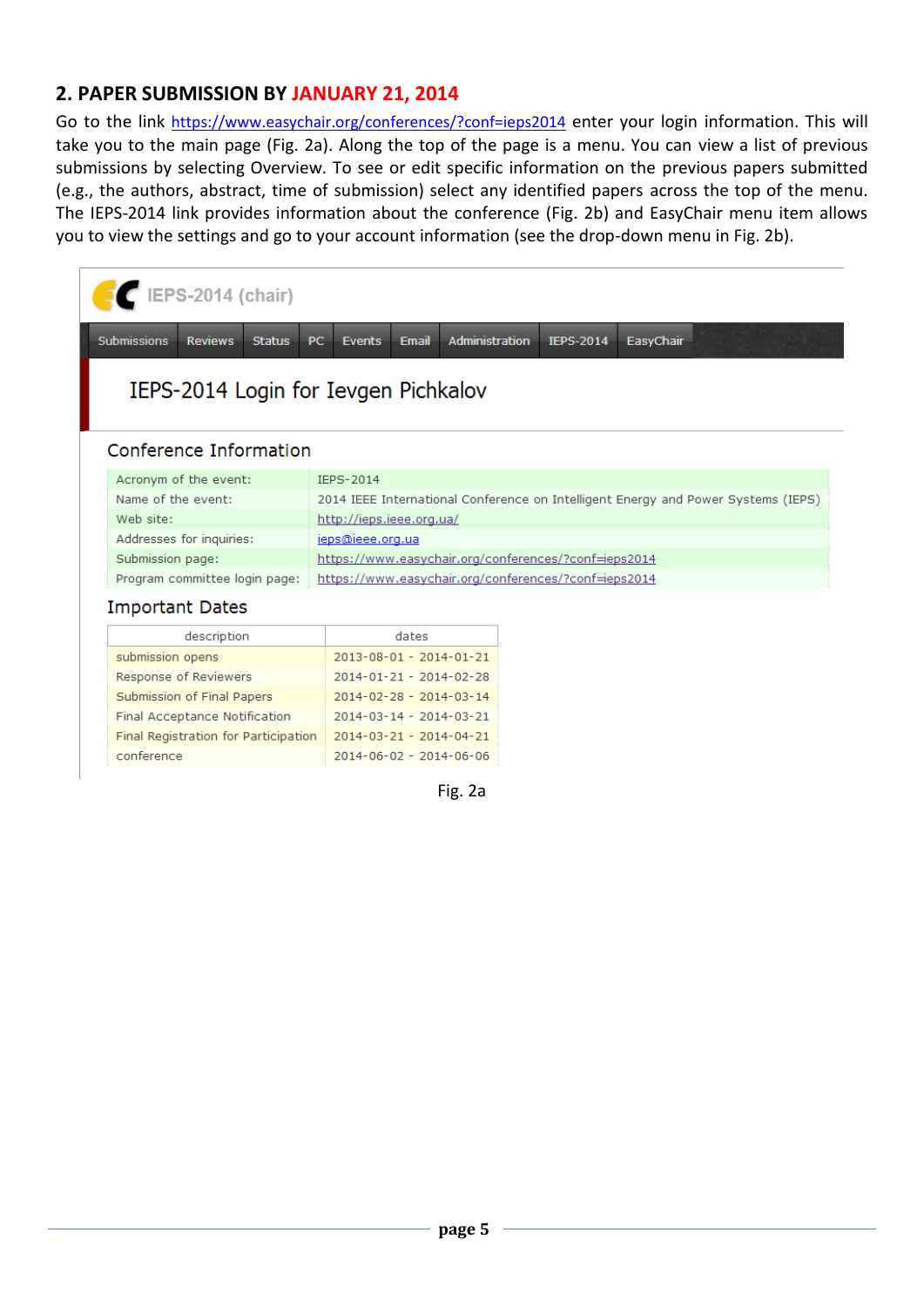| <b>New Submission</b><br><b>IEPS-2014</b> | EasyChair                                                                            |
|-------------------------------------------|--------------------------------------------------------------------------------------|
|                                           | Donate to EasyChair                                                                  |
| My Account                                | <b>News</b>                                                                          |
| Using this page you can                   | My account<br>rmation and merge several accounts into a single account. For detailed |
| information about manage                  | My conferences<br>lp".                                                               |
|                                           | <b>Terms of Service</b>                                                              |
| Personal Informatiol                      | New installation                                                                     |
| To change your personal info              | EasyChair home page<br>ing form. Mandatory fields are marked by (*).                 |
| First names <sup>†</sup> (*): levgen      | Sign out<br>Sign out                                                                 |
| Last name (*): Pichkalov                  |                                                                                      |
|                                           | Organization (*): NTUU "KPI", Faculty of Electronics                                 |
|                                           | Web site: http://ieee.org.ua/en/                                                     |
|                                           | Phone (*): +380987255198                                                             |
|                                           | Address, line 1 (*): Polytekhnichna Str. 16, off. 405                                |
| Address, line 2:                          |                                                                                      |
| City (*): Kyiv                            |                                                                                      |
| Post code (*): 03056                      |                                                                                      |
| State (US only) (*):                      | $\blacktriangledown$                                                                 |
| Country (*): Ukraine                      | $\overline{\phantom{a}}$                                                             |
| Enter your user name and password below:  |                                                                                      |

Fig. 2b

To make a submission, first select New Submission. You will be shown a long list of fields to enter.

‐ Authors' information (Fig. 2c)

E EPS-2014 (author)

- ‐ Title, Abstract (Fig. 2d)
- ‐ Keywords (Fig. 2e)
- ‐ Topics selection (Fig. 2f)

**‐ Upload file:** *paper* **for \*.PDF version of your paper and** *attachment* **for \*.DOC or \*.DOCX, or \*.TEX version of your paper (Fig. 2g)**

Click on "Submit" once to submit your paper (Fig. 2h)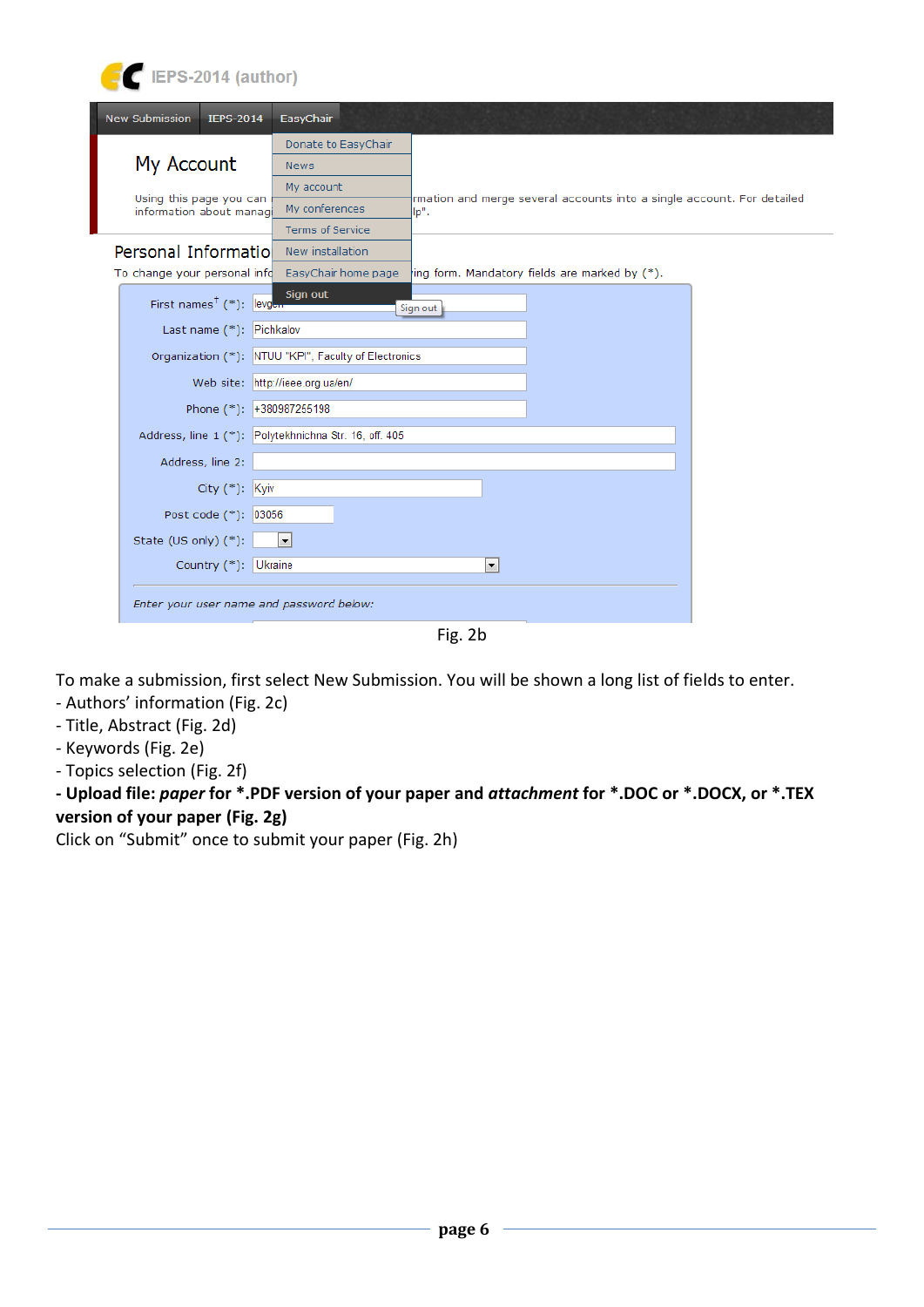#### $\label{eq:3.1} \begin{split} \mathcal{M} &\equiv \mathcal{M} \otimes \mathcal{M} \otimes \mathcal{M} \otimes \mathcal{M} \otimes \mathcal{M} \otimes \mathcal{M} \otimes \mathcal{M} \otimes \mathcal{M} \otimes \mathcal{M} \otimes \mathcal{M} \otimes \mathcal{M} \otimes \mathcal{M} \otimes \mathcal{M} \otimes \mathcal{M} \otimes \mathcal{M} \otimes \mathcal{M} \otimes \mathcal{M} \otimes \mathcal{M} \otimes \mathcal{M} \otimes \mathcal{M} \otimes \mathcal{M} \otimes \mathcal{M} \ot$

#### Authors

For each of the authors please fill out the form below. Some items on the form are explained below.

- Email address will only be used for communication with the authors. It will not appear in public Web pages of this conference. The email address can be omitted for authors who are not corresponding. These authors will al
- 

|                              | Author 1 (click here to add yourself) (click here to add an associate) |
|------------------------------|------------------------------------------------------------------------|
| First name <sup>+</sup> ("): |                                                                        |
| Last name (*):               |                                                                        |
| Email $(*)$ :                |                                                                        |
| Country ("):                 | Ξ                                                                      |
| Organization ("):            |                                                                        |
| Web Site:                    |                                                                        |
| Corresponding author:        |                                                                        |
|                              |                                                                        |
|                              | Author 2 (click here to add yourself) (click here to add an associate) |
| First name <sup>7</sup> (*): |                                                                        |
| Last name (*):               |                                                                        |
| Email $(*)$ :                |                                                                        |
| Country ("):                 | ₩                                                                      |
| Organization (*):            |                                                                        |
| Web Site:                    |                                                                        |

Fig. 2c

#### Title, Abstract and Other Information

The title and the abstract should be given as a plain text, they should not contain HTML elements.

| Title $(*)$ : |  |
|---------------|--|
|               |  |
|               |  |
| Abstract:     |  |
|               |  |
|               |  |
|               |  |

Fig. 2d

### Keywords

Type a list of keywords, one per line to characterize your submission. You should specify at least three keywords.

| Keywords: |
|-----------|
|-----------|

Fig. 2e Keywords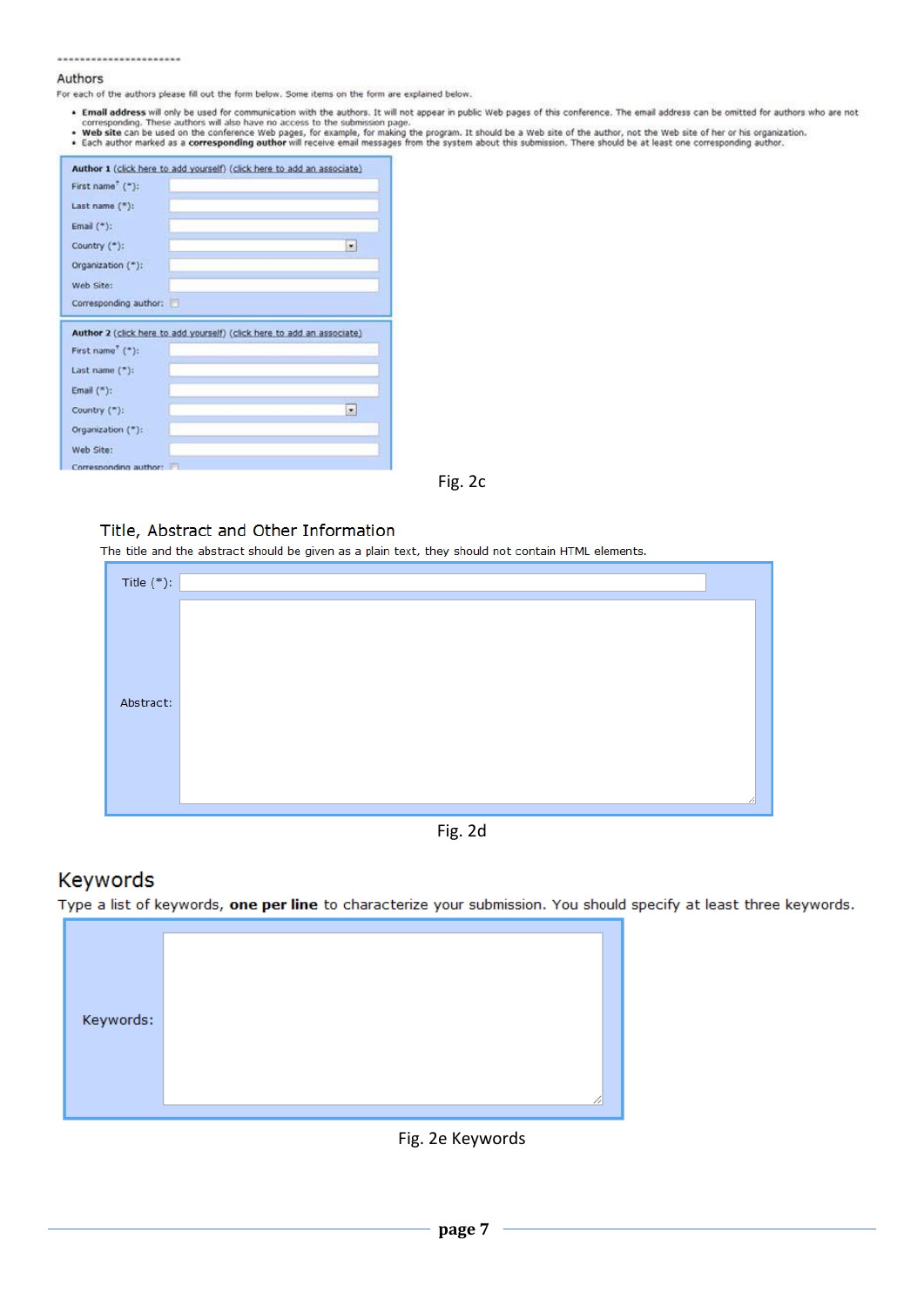#### **Topics**

Please select topics relevant to your submission from the following list.

SECTION 1. MODERN ENERGY SYSTEMS AND POWER ELECTRONICS SECTION 3. INTELLIGENT AND ADAPTIVE SYSTEMS IN SMART GRID **ESECTION 2. RENEWABLE ENERGY SYSTEMS AND DISTRIBUTED GENERATION ESECTION 4. INDUSTRIAL ELECTRONICS AND ELECTRICAL DRIVES** 

#### Fig. 2f Topics selection

# **Upload Paper**

The submission should be in the PDF format (file extension .pdf). If you submit only an abstract, then tick (if any) should be in one of the following formats:

- 1. Word document (file extension .doc).
- 2. LaTeX file (file extension .tex).
- 3. Word open XML document (file extension .docx).

|                                                | Рарег: Выберите файл Файл не выбран | Abstract Only: |
|------------------------------------------------|-------------------------------------|----------------|
| Attachment (*): Выберите файл   Файл не выбран |                                     |                |

Fig. 2g Upload paper in PDF and DOC

### Ready?

If you filled out the form, press the 'Submit' button below. Do not press the button twice: uploading may take time! Submit

Fig. 2h Press once on the submit button